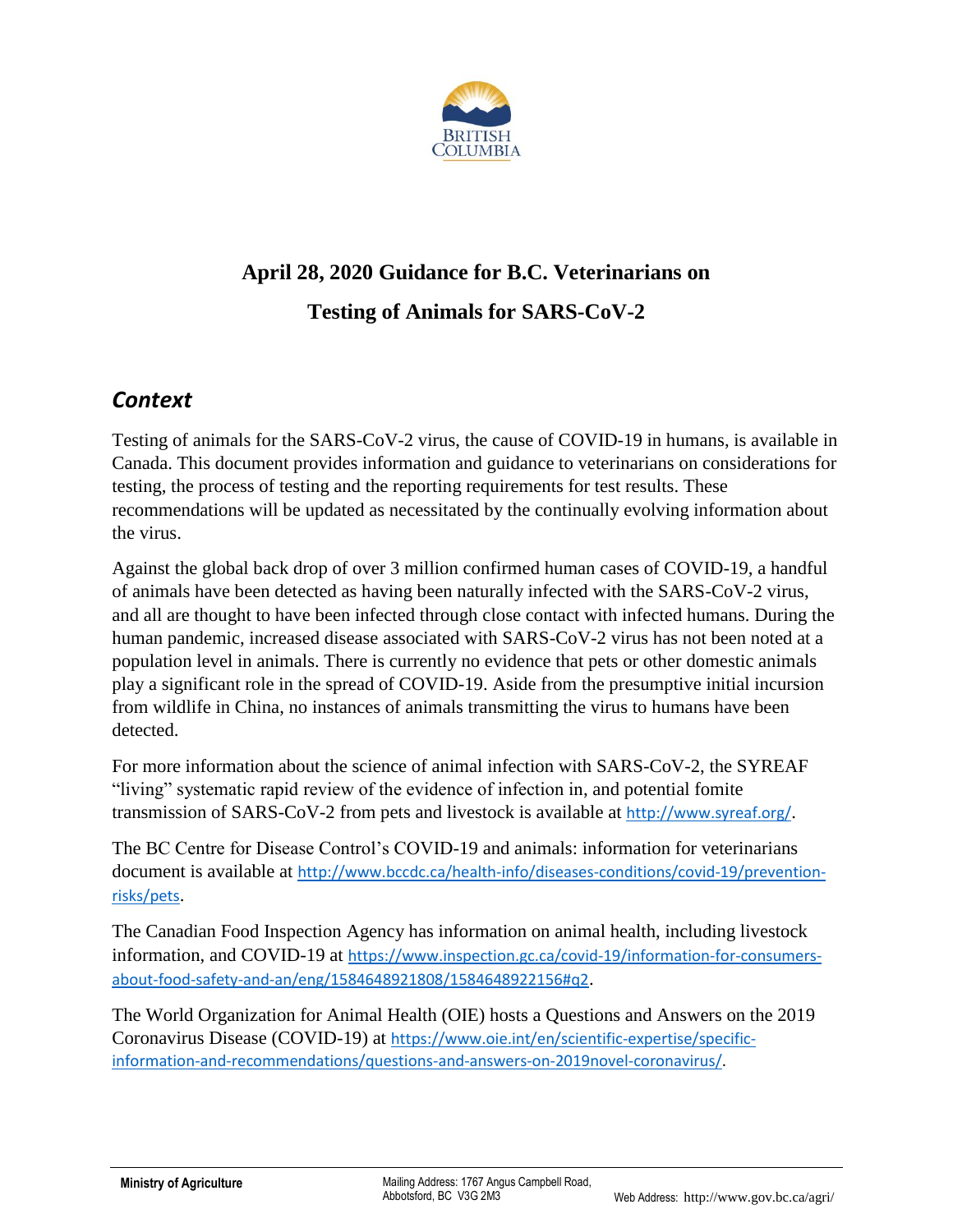## *Routine testing of animals<sup>1</sup> for SARS-CoV-2 is not recommended at this time*

## *Rationale:*

- Public health testing must be the priority to protect human health and prevent and slow the rate of SARS-CoV-2 transmission in humans.
- The COVID-19 pandemic is being driven by person to person transmission with current evidence and expert opinion suggesting that the risk for human infection through animal contact remains low.
- In the event that a human transmitted the virus to an animal, the human, not the animal, poses the greatest risk of infecting other humans.
- Sampling and testing animals for SARS-CoV-2 may consume the personal protective equipment and supplies needed for sampling and testing in people.
- In general, test results will not change the clinical management of the animal or change the recommended measures to manage the potential risks if an animal tests positive.
- The mere act of testing, much less a positive test result, risks stigmatizing an animal, or more broadly the entire species of animal. Such stigmatization risks damaging the human-animal bond or threatening animal welfare.
- The test performance (e.g., sensitivity and specificity) on animal samples is unknown.

## *Criteria for Testing Consideration*

Consistent with the direction provided by North American animal and public health authorities, testing decisions should be made collaboratively between the attending veterinarian, the Chief Veterinarian's Office and the BC Centre for Disease Control.

Consistent with North American animal and public health authorities, and in consultation with the BC Centre for Disease control, testing of animals for SARS-CoV-2 will be limited to the following situations:

- An animal has clinical signs consistent with SARS-CoV-2 infection AND
	- o common causes of the animal's clinical signs have been ruled out with appropriate laboratory testing; AND
	- o the animal has had close and substantial contact with a person suspected or confirmed with COVID-19; AND
	- o onset of the animal's clinical signs occurred within 14 days of the person's clinical signs.
- In specific circumstances, an asymptomatic animal that could have been exposed to the SARS-CoV-2 virus may be tested if it is:
	- o part of a cluster of animals showing compatible clinicals signs OR
	- o part of an endangered species OR
	- o in a special situation such as therapy animals that are in close contact with vulnerable people or settings.

<sup>1</sup> Includes companion and zoo animals, horses, livestock, poultry and wildlife.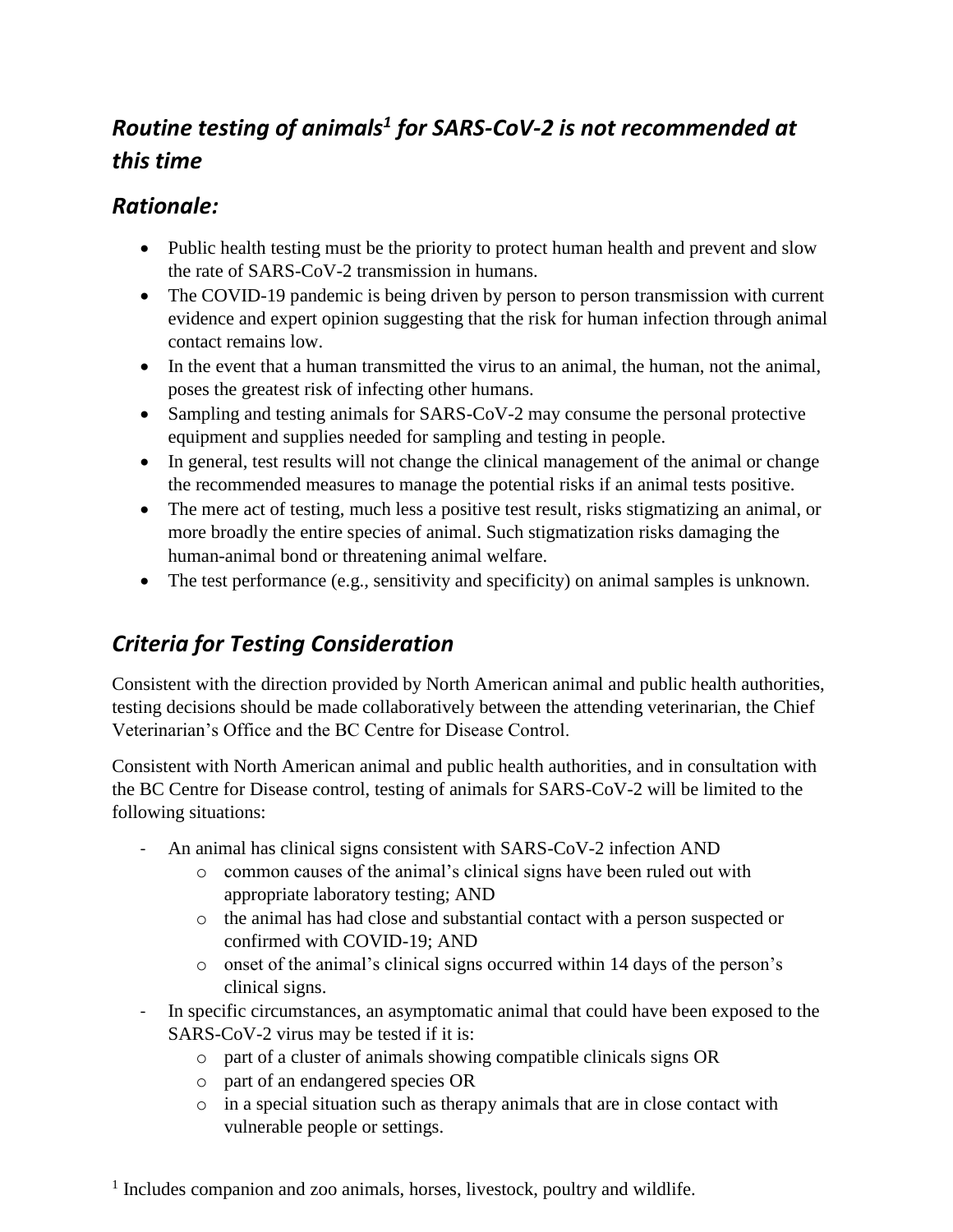## *Criteria for Testing Consideration (cont.)*

- Testing is part of an approved research project gathering scientific information to better understand if and how animals might be affected by SARS-CoV-2 and help clarify the role, if any, of pets in human COVID-19. Approved animal care and use of biosafety protocols are required.
- Testing will inform disease control activities (e.g., handling, care or isolation of animals that may need relocation and have had close and substantial contact with a person diagnosed with COVID-19).
- Testing of symptomatic wildlife is requested by the provincial Wildlife Veterinarian.
- Testing is requested by public health authorities for the purpose of public health action.
- **Any potential** livestock testing must **first** be discussed with the Chief Veterinarian and federal authorities, due to the potential for international trade implications.

## *Testing Process*

Prior to testing, a management plan should be developed in the event of a positive test result (e.g., clinical management, client communication, etc.). Typically, a positive pet would be expected to return to its household and isolate with any infected members of the household until recovered. This isolation will reduce the risk of transmission to uninfected household members including people and animals. Dr Erin Fraser, BCCDC Public Health Veterinarian (erin.fraser*@*bccdc.ca, 778-677-7790) or I can be contacted for assistance with developing a management plan.

Testing of animals may represent a human health risk to the person collecting the sample through lack of human physical distancing and the act of sample collection. Collecting samples from animals should be performed in accordance with public health guidance for mitigating disease transmission risks. For more information, refer to the BCCDC document mentioned on page 1.

Veterinarians should comply with the veterinary diagnostic laboratory's instructions on sample collection and submission.

As SARS-CoV-2 in animals is an OIE immediately notifiable disease, positive laboratory tests are deemed non-negative (also known as, suspect positive) until confirmed by the Canadian Food Inspection Agency's National Centre for Foreign Animal Diseases. Non-negative results should not be publicly communicated.

Any communication to the client should identify the test result as non-negative (i.e., suspect positive) and explain the requirement for federal confirmatory testing.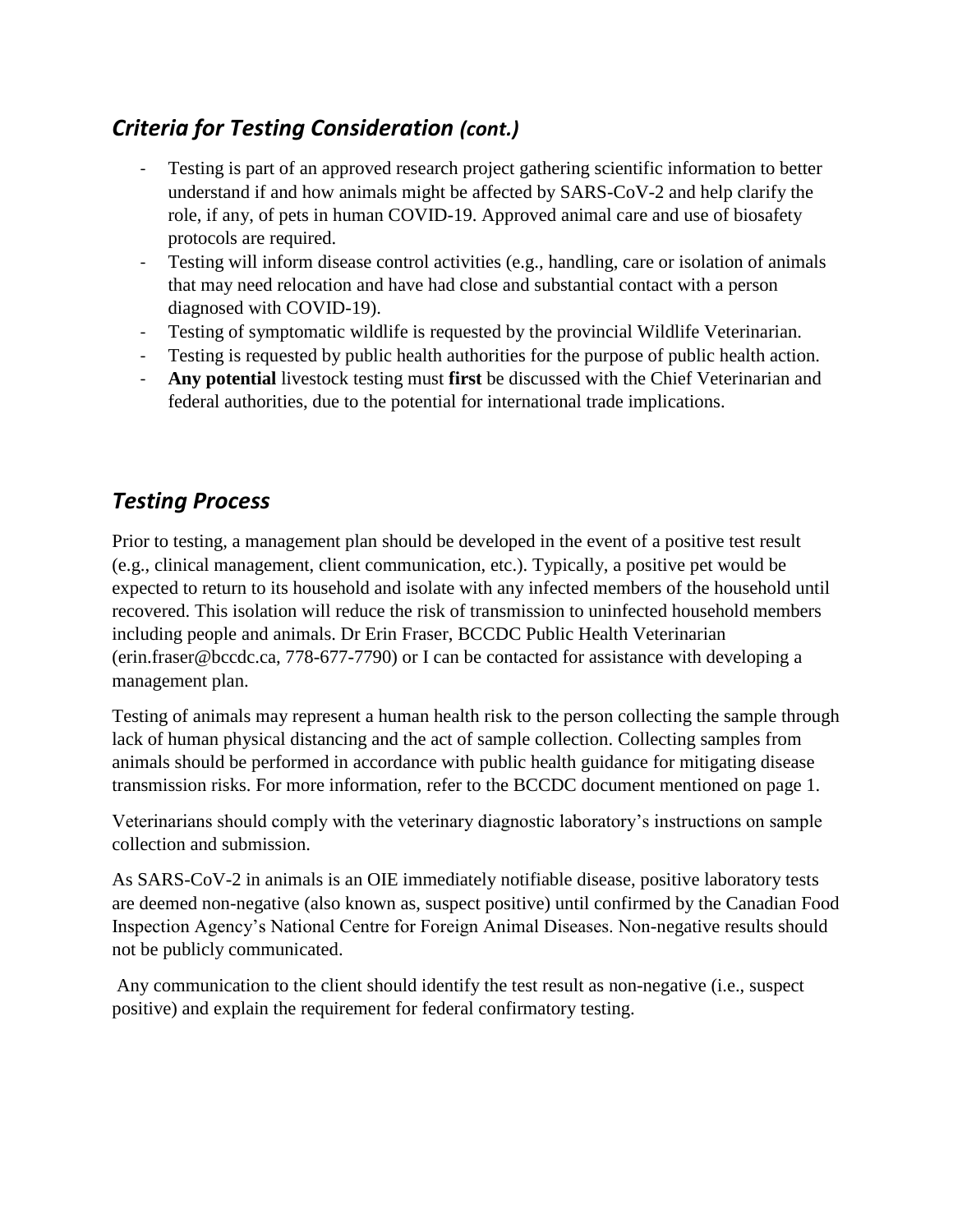### *Reporting Requirements*

All testing results (non-negative, positive **and** negative) for SARS-CoV-2 must be reported to the Chief Veterinarian under section 20(3)(d) of the *Animal Health Act* and sections 10(3)(a) and (b) of Appendix 1 of the Reportable and Notifiable Diseases Regulation.

Please see the attached Annex for the Pan-Canadian agreed to reporting elements which must be submitted to the Chief Veterinarian for each case that is tested.

#### **The veterinarian submitting samples for SARS-CoV-2 testing is ultimately responsible for reporting all test results and required information to the Chief Veterinarian within 24 hours.**

The Chief Veterinarian will forward positive reports and associated required information to the Canadian Food Inspection Agency for reporting to the OIE. In addition, the Chief Veterinarian will report any positive cases to the local health authority.

For more information about these recommendations, or to discuss testing or a management plan, please contact me.

Sincerely,

Bra Rom

Brian R. Radke DVM PhD Deputy Chief Veterinarian

[brian.radke@gov.bc.ca](mailto:brian.radke@gov.bc.ca)

778-666-0544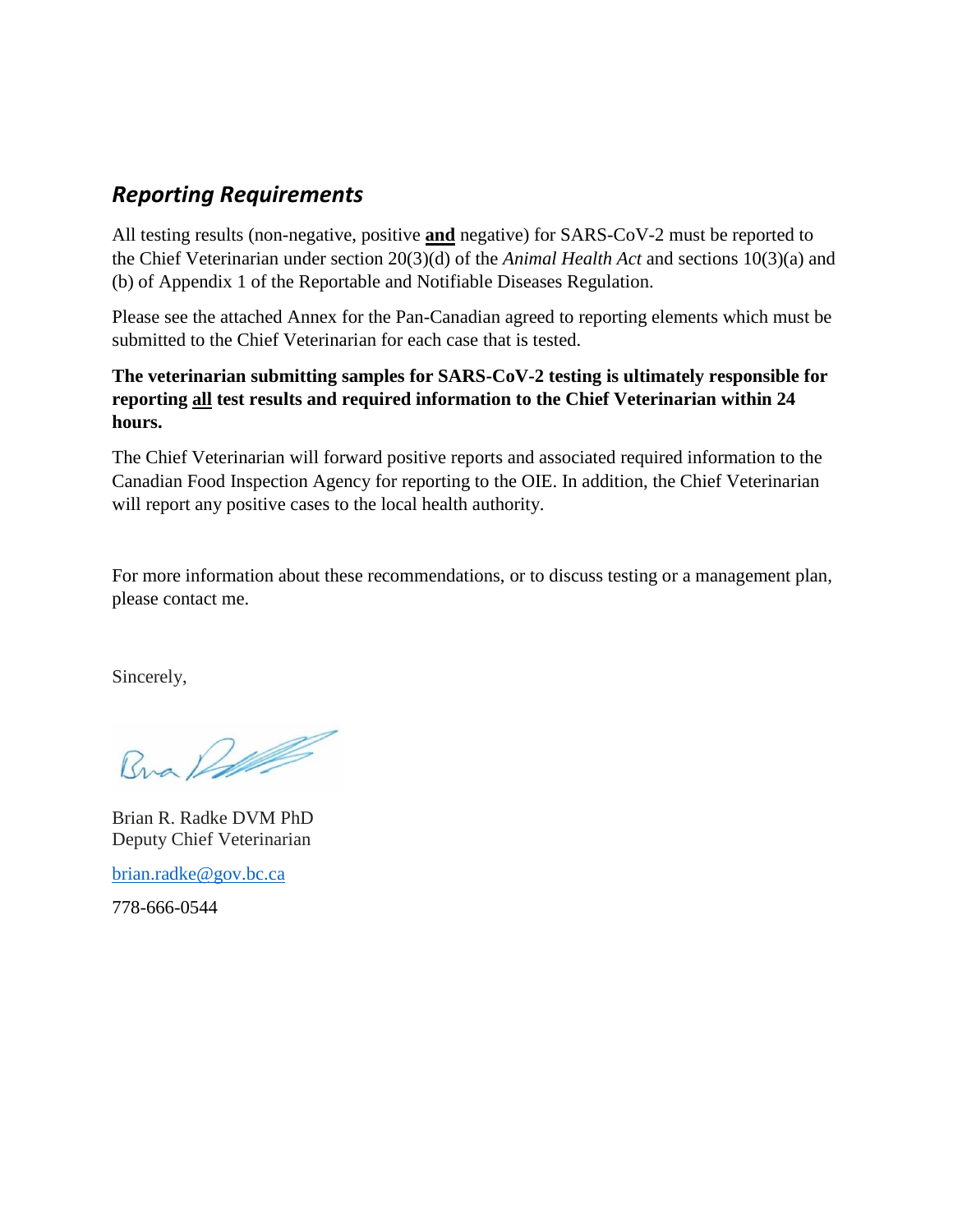### **Annex**

### Pan-Canadian reportable information required for SARS-CoV-2 animal testing

### Veterinarian information

| <b>Veterinary Practitioner's</b><br>Name              |  |            |
|-------------------------------------------------------|--|------------|
| <b>Practitioner's Municipality</b>                    |  |            |
| <b>Practitioner's Telephone</b><br><b>Number</b>      |  |            |
| Province                                              |  |            |
| Provincial/Territorial CVO has recommended<br>testing |  | $\Box$ Yes |
|                                                       |  | $\Box$ No  |

### Animal location information

| Municipality (where animal is<br>located)                                                                                                                                                                                  |  |                         |
|----------------------------------------------------------------------------------------------------------------------------------------------------------------------------------------------------------------------------|--|-------------------------|
| Postal Code (where animal is<br>located)                                                                                                                                                                                   |  |                         |
| Owner has been informed that results and<br>non-identifying information will be shared with<br>provincial, territorial and federal authorities and<br>may be reported to the World Organisation for<br>Animal Health (OIE) |  | $\Box$ Yes<br>$\Box$ No |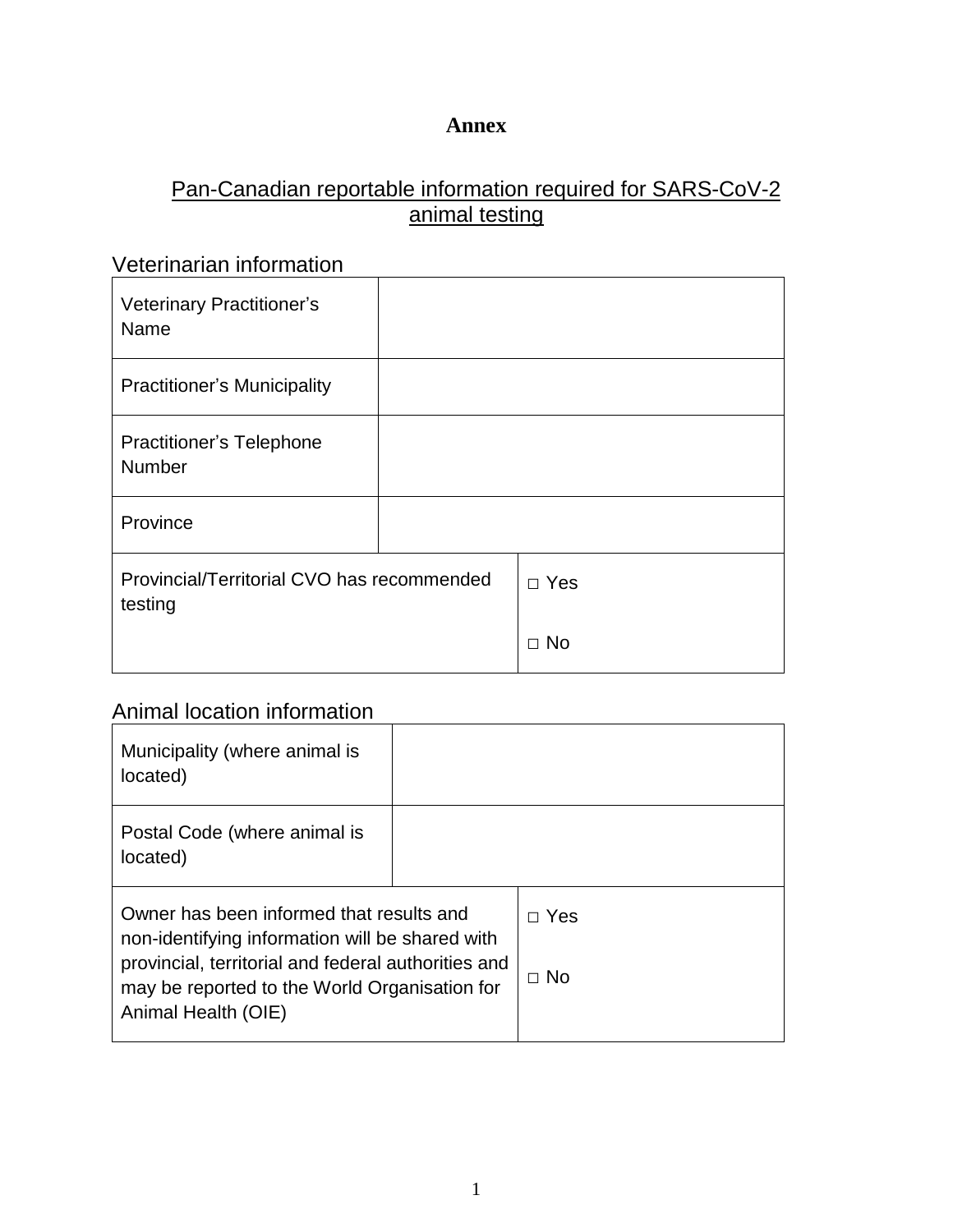## Animal information

| Animal identification (name, id number)       |                            |
|-----------------------------------------------|----------------------------|
| Specimen submitted                            |                            |
| <b>Animal Species</b>                         |                            |
| Animal Type (companion, zoo, backyard, other) |                            |
| <b>Breed</b>                                  |                            |
| Gender                                        |                            |
| Age                                           |                            |
| <b>Reason for Testing</b>                     |                            |
| Presence of clinical signs                    | $\Box$ Yes                 |
|                                               | $\Box$ No                  |
|                                               | □ Unknown                  |
| If yes, indicate clinical signs               |                            |
| Date of onset of clinical signs               |                            |
| Who collected the sample?                     | $\Box$ Veterinarian        |
|                                               | □ Animal Health Technician |
|                                               | □ Other (specify)          |
| Date sample collected                         |                            |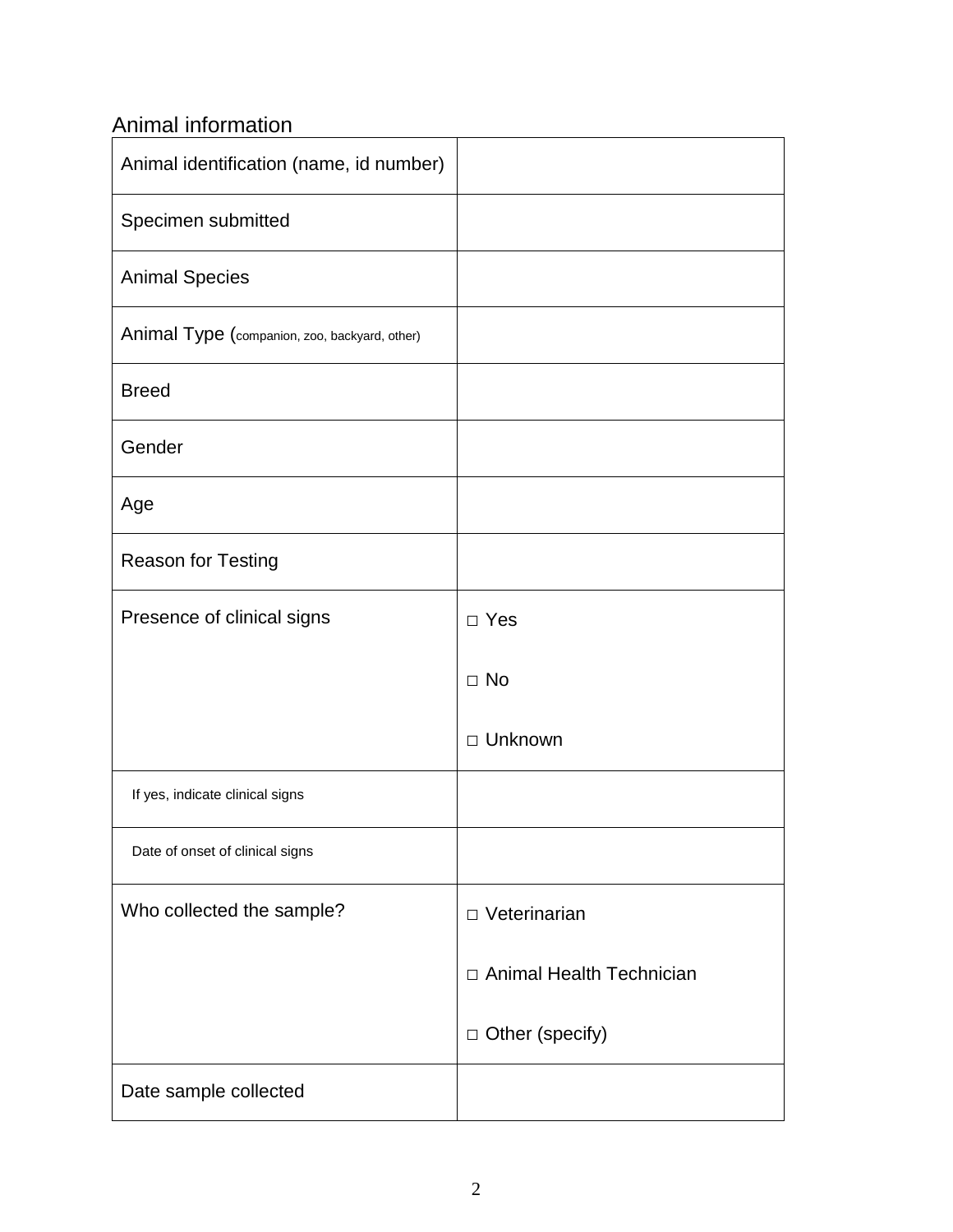## Laboratory submission information

| Laboratory                         |  |
|------------------------------------|--|
| Date specimen received             |  |
| Date of diagnosis / test           |  |
| Lab Reference Number               |  |
| Testing method                     |  |
| <b>Test result</b>                 |  |
| Laboratory contact name            |  |
| Laboratory contact phone<br>number |  |

# Additional epidemiological information

| Does the animal being tested spend<br>time outside without supervision? | $\Box$ Yes     |
|-------------------------------------------------------------------------|----------------|
|                                                                         | $\Box$ No      |
|                                                                         | $\Box$ Unknown |
| Other animals in household                                              | $\Box$ Yes     |
|                                                                         | $\Box$ No      |
|                                                                         | $\Box$ Unknown |
| List species and number of animals                                      |                |